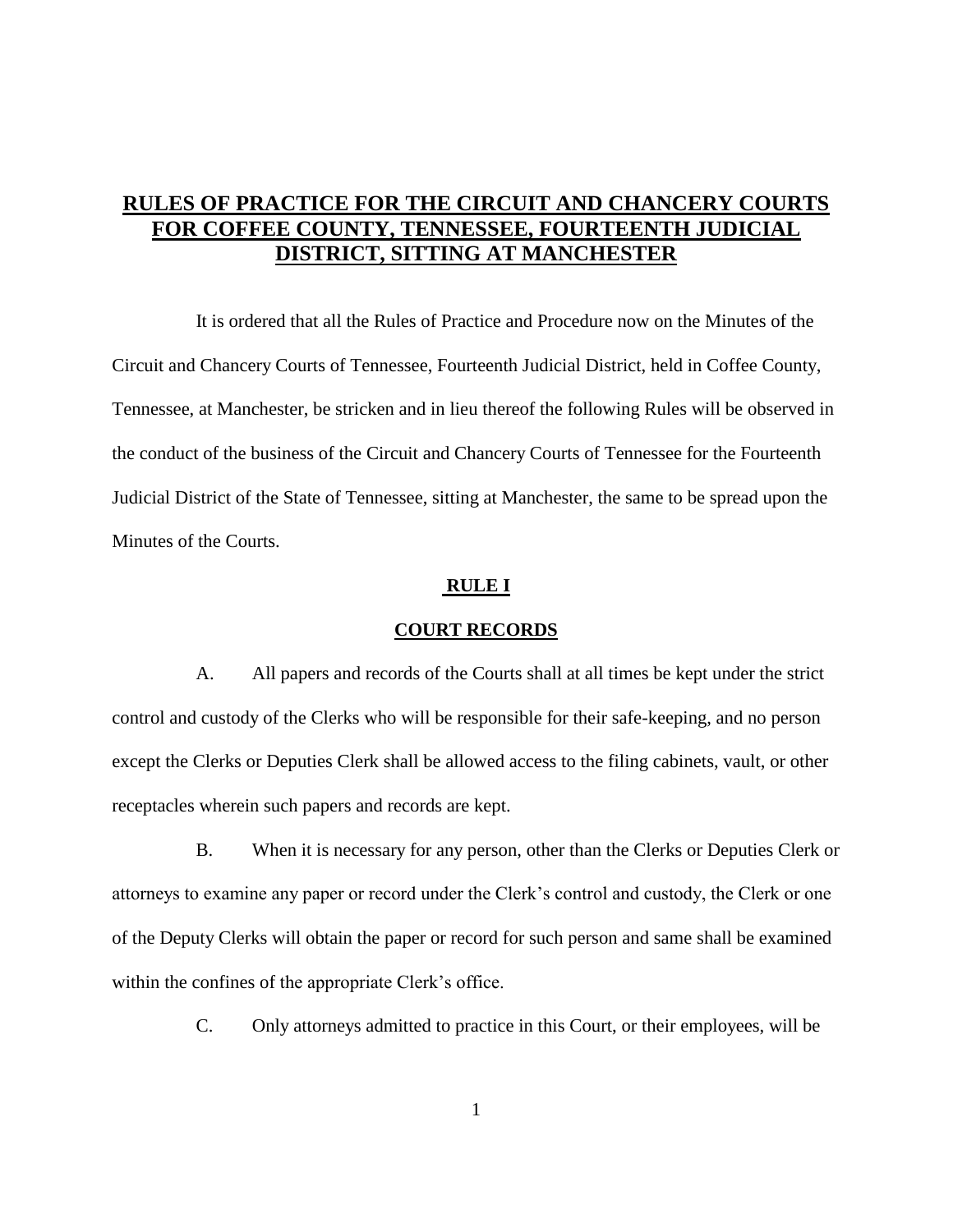allowed to remove any paper or record from the Clerks' offices, and only then after executing a receipt therefore. If not the attorney of record, a request must be submitted for approval, and the Clerk will have seven (7) days to redact protected information to comply with statutory requirements.

D. Recordings of proceedings in the General Sessions Court that have been filed in the Circuit Court will be handled in accordance with this Rule. In addition to the aforesaid, the Clerk will remove the tabs from cassettes of General Sessions proceedings so that accidental erasure of said tape will not occur.

E. In accordance with Rule 36 of the Rules of the Supreme Court of the State of Tennessee (effective July 1, 2003) the standard paper size for documents filed in this Court shall be  $8\frac{1}{2} \times 11$  inches.

## **RULE II**

# **MOTIONS, PLEAS, TRANSCRIPTS OR STATEMENTS OF THE EVIDENCE PROCEEDINGS**

A. All motions for a new trial must be reduced to writing, the original filed with the appropriate Clerk, and counsel shall transmit one copy to the appropriate Judge and one copy to adversary counsel. All motions for a new trial and all other motions will be set down for argument by the Clerk at the appropriate civil or criminal motion day more than five days after the filing of said motion.

B. All transcripts or statements of the evidence or proceedings shall be abridged by counsel pursuant to Rule 3 of the Rules of the Supreme Court of the State of Tennessee and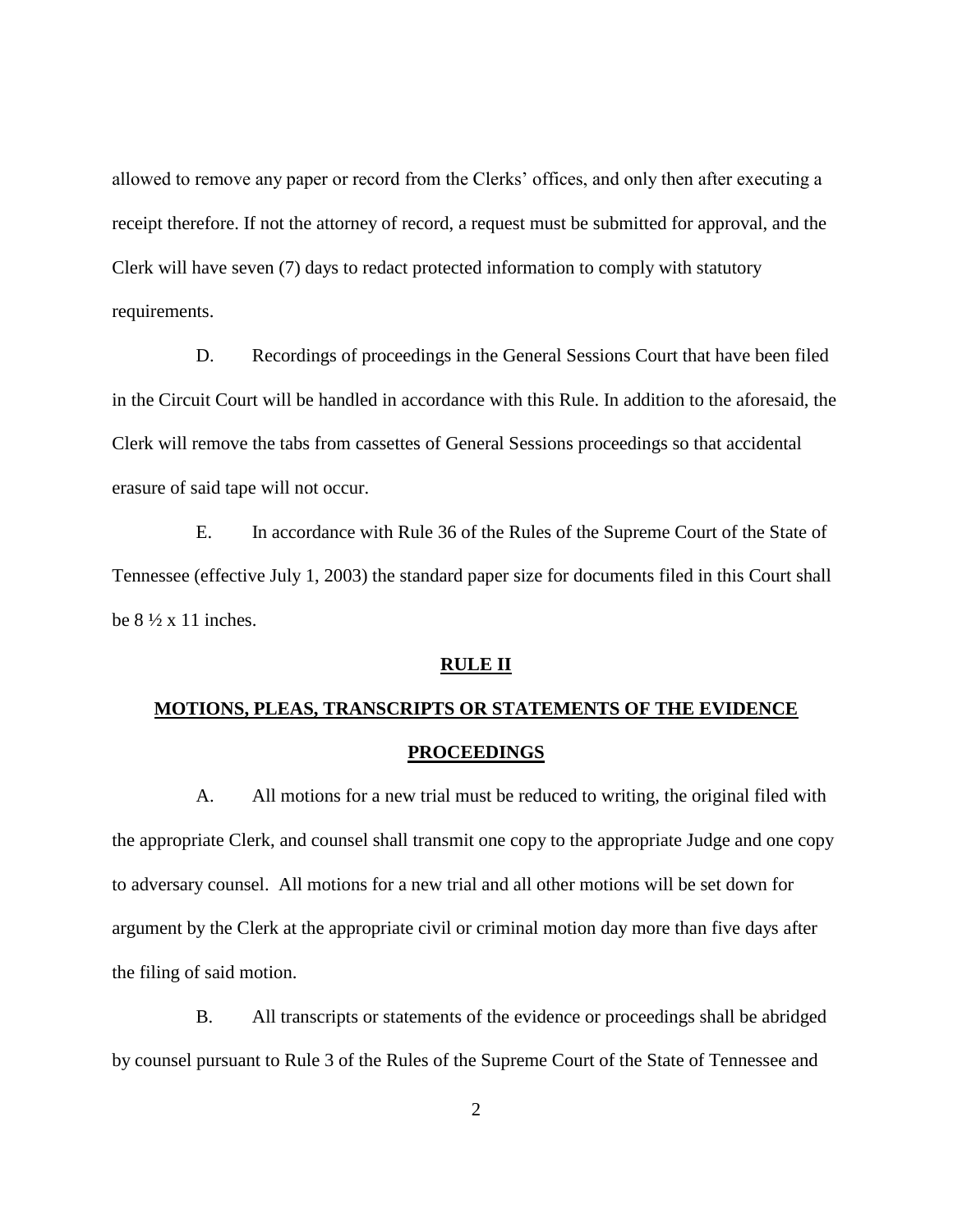no such record will be approved by the Trial Judge which contains voir dire or argument or any matter no longer controverted which does not bear upon any ground assigned in the Trial Court for a new trial, unless counsel has received permission of the Court to include any such matters prior to the preparation of said transcript.

C. All motions to continue cases are to be in writing, filed with the Clerk, and shall be accompanied by an affidavit setting forth the grounds for such request. The Judges will only consider continuance motions when same are based upon legal grounds as set forth in the statute or on account of great personal hardship to the attorneys involved in the respective cases or for other good cause appearing. It is the individual responsibility of each attorney to keep advised of the civil jury trial docket calls held in May and November of each year, and therefore absence from a docket call shall not be grounds for a continuance; failure to obtain medical proof and failure of attorneys to be prepared for trial in other respects through lack of diligence on their part will not be adequate excuses for obtaining a continuance, and although all counsel for all parties to a cause may agree to a continuance same will not be granted unless this Rule is complied with. No continuance shall be effective until such order is signed by all litigants and/or their counsel and the appropriate Judge. Any expense generated by failure to prepare the order, such as the unnecessary summoning of jurors to try a case, will be assessed to counsel personally. In civil cases if once set for trial and continued for any reason, except personal hardship, all cases at issue filed subsequent to the case which is continued shall have priority in the setting of cases for trial at a subsequent term. Counsel are admonished not to insist on setting a case for trial unless it is actually ready for trial and counsel are hereby advised that in accordance with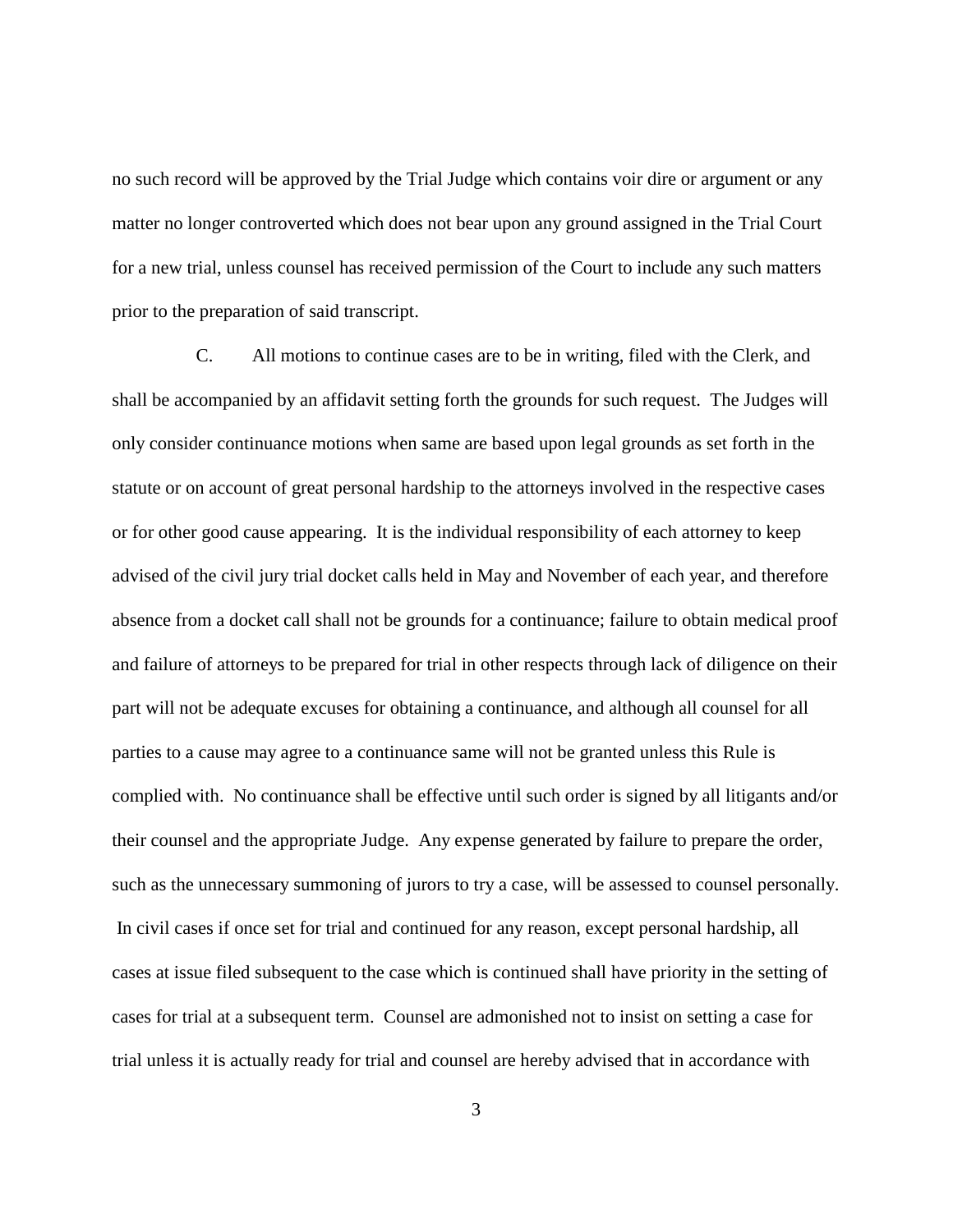this Rule the failure of the parties to have reached the maximum recovery in personal injury cases, possibly being sufficient grounds for continuance, will result in that particular case losing its place on the trial docket.

#### **RULE III**

## **MOTIONS DAYS**

Criminal motion days and civil motion days will be set by the Judges at least six months in advance and placed on the court calendar with notice to all Court Clerks. All motions filed more than five days prior to a motion date, civil or criminal, will be heard on the next succeeding appropriate motion day.

## **RULE IV**

## **ATTORNEYS - NOTICE TO CLERK**

All attorneys, other than those appointed by the Court to represent indigent defendants, will, upon their employment to represent a defendant, immediately notify the Clerk's office of their representation of such defendant in order that their name as counsel may be entered on the rule docket.

No attorney will be allowed to withdraw his representation of a litigant except upon written motion to withdraw reciting that all the requirements of Rule 1.16 of the Rules of Professional Conduct have been complied with and said motion granted as evidenced by a written order of the Court.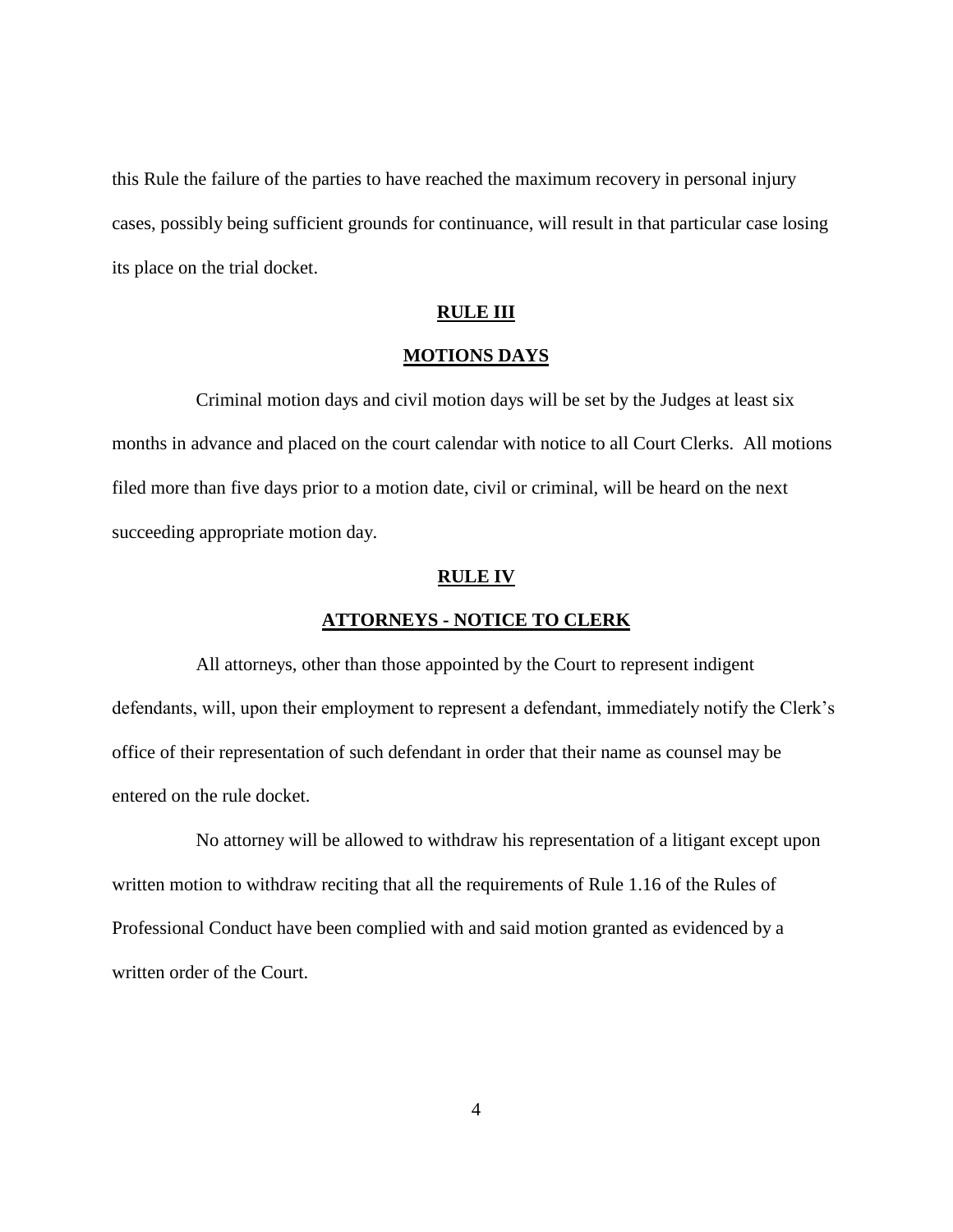## **RULE V**

## **SUBPOENAS**

All subpoenas for witnesses must be placed in the hands of the Sheriff or other process server not less than five days before the date on which the case is set for trial, and unless this is done the absence of a material witness shall not be grounds for a continuance.

All requests to the Clerk for subpoenas for witnesses to be issued henceforth shall contain the full name and last known address and telephone number of the individual to be subpoenaed. The clerks will henceforth require all persons requesting subpoenas to furnish said information and individuals who receive subpoenas in blank shall insert the above information in the subpoena in addition to the name of the individual to be subpoenaed before they are delivered to an officer for service. Further, rural route addresses shall be supplemented by information indicating the name of the road, highway, etc., and routing directions for the subpoena officers. Post Office box numbers will not constitute compliance with this Rule.

The portion of this Rule pertaining to location of the witness shall apply only to subpoenas to be served by Coffee County Sheriff's Department or other authorized law enforcement agencies inside or outside of Coffee County.

An exception to this Rule will be allowed only upon presentation of the affidavit from the individual seeking the subpoena that the above information is not available to the affiant after the exercise of due diligence.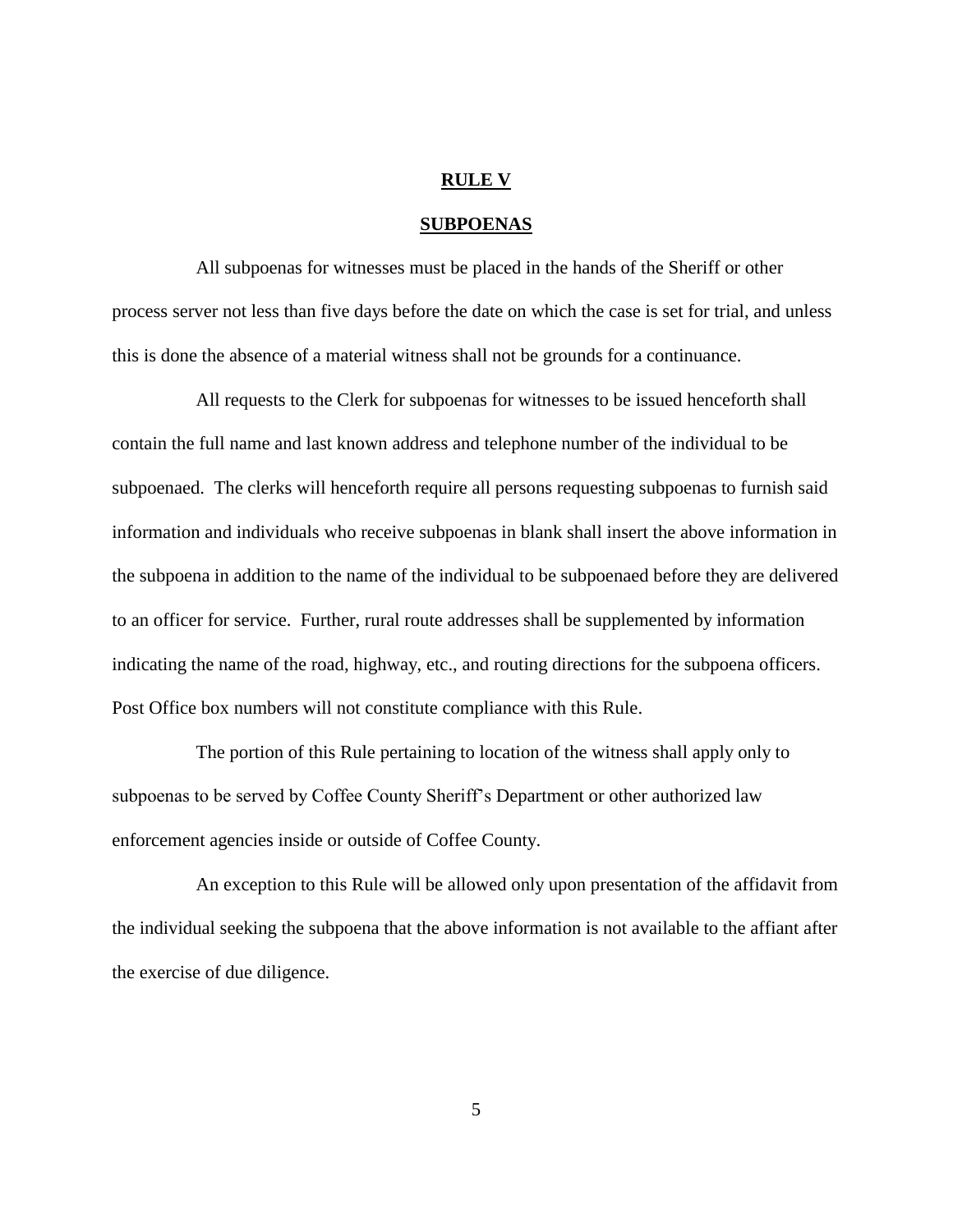## **RULE VI**

## **PICTURES, PHOTOGRAPHS, ETC.**

The taking of pictures or photographs in the courtrooms, by still, motion picture or television cameras, while the Court is in session, will be governed by the appropriate Supreme Court Rule.

#### **RULE VII**

## **ADOPTION OF RULES OF PROFESSIONAL CONDUCT AND**

## **CODE OF JUDICIAL CONDUCT**

The Rules of Professional Conduct as adopted by Rule 8 of the Rules of the Supreme Court of the State of Tennessee (effective March 1, 2003) and the Code of Judicial Conduct, as adopted by Rule 10 of the Rules of the Supreme Court of the State of Tennessee now in force and as hereafter modified and supplemented are adopted by this Court as far as they relate to matters within the jurisdiction and cognizance of these Courts.

## **RULE VIII**

## **COURTROOM PROCEDURES AND DECORUM**

A. The space within the Bar is reserved for the parties engaged in the case on trial, attorneys, court officials, and representatives of the various news media. No one else shall be permitted in this area at any time, which includes recess periods.

B. At each opening of each session of the Court, all persons in the courtroom will rise, and, with the Judge, remain standing until Court is formally opened by the Sheriff, Deputy Sheriff, or a Bailiff.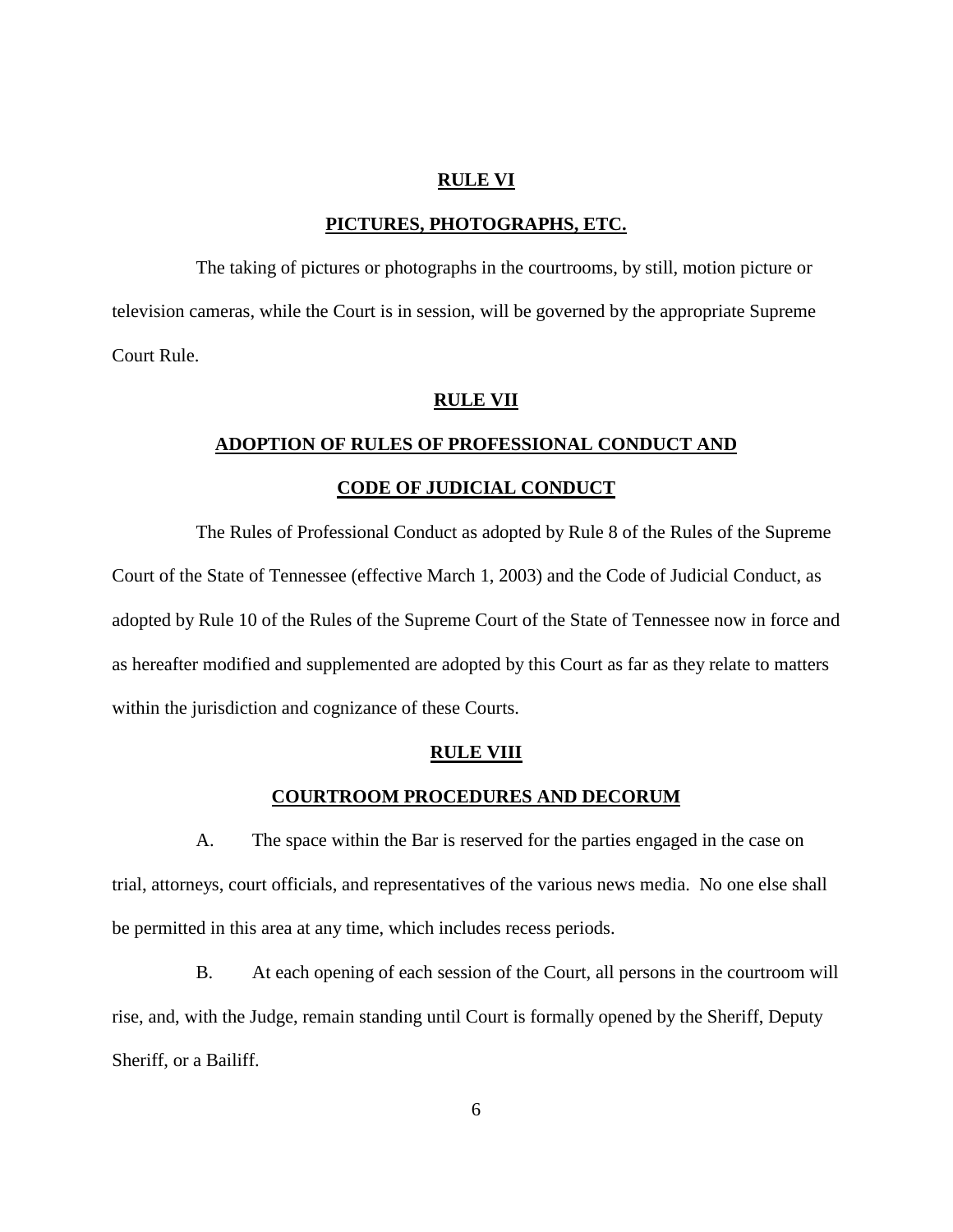C. Spectators will be seated outside the Bar. No standing will be permitted. All such seats are on a first-come, first-served basis. After all seats are filled, the Sheriff or Bailiff shall see that no other person is admitted without express permission of the Court.

D. All litigants, witnesses, attorneys, and spectators shall conduct themselves with proper decorum at all times. There shall be no demonstrations, noise, loud talking or any act of misconduct permitted either inside the Courtroom or outside the Courtroom in any other area close enough to interfere with or to disrupt the orderly proceedings of the Court.

E. Each attorney as an officer of the Court shall be expected to insure the orderly behavior of their client, and such attorney shall be held personally accountable to the Court for any unruly conduct or other acts of misconduct on the part of the client.

F. The sessions of the Court will convene each morning, Monday though Friday at 9:00 o'clock a.m.

G. Counsel will not approach the Bench without first requesting permission to do so, and no conference shall take place at the Bench without counsel for both sides being present.

H. All attorneys will wear appropriate dignified attire while in attendance upon the Court.

I. Whenever addressing the Court, counsel, if physically capable, shall rise and remain standing while making any objection argument or statement to the Court, including such time as the Court may be interrogating counsel or making observations to counsel.

J. Counsel, if physically capable, are required to stand while interrogating witnesses.

7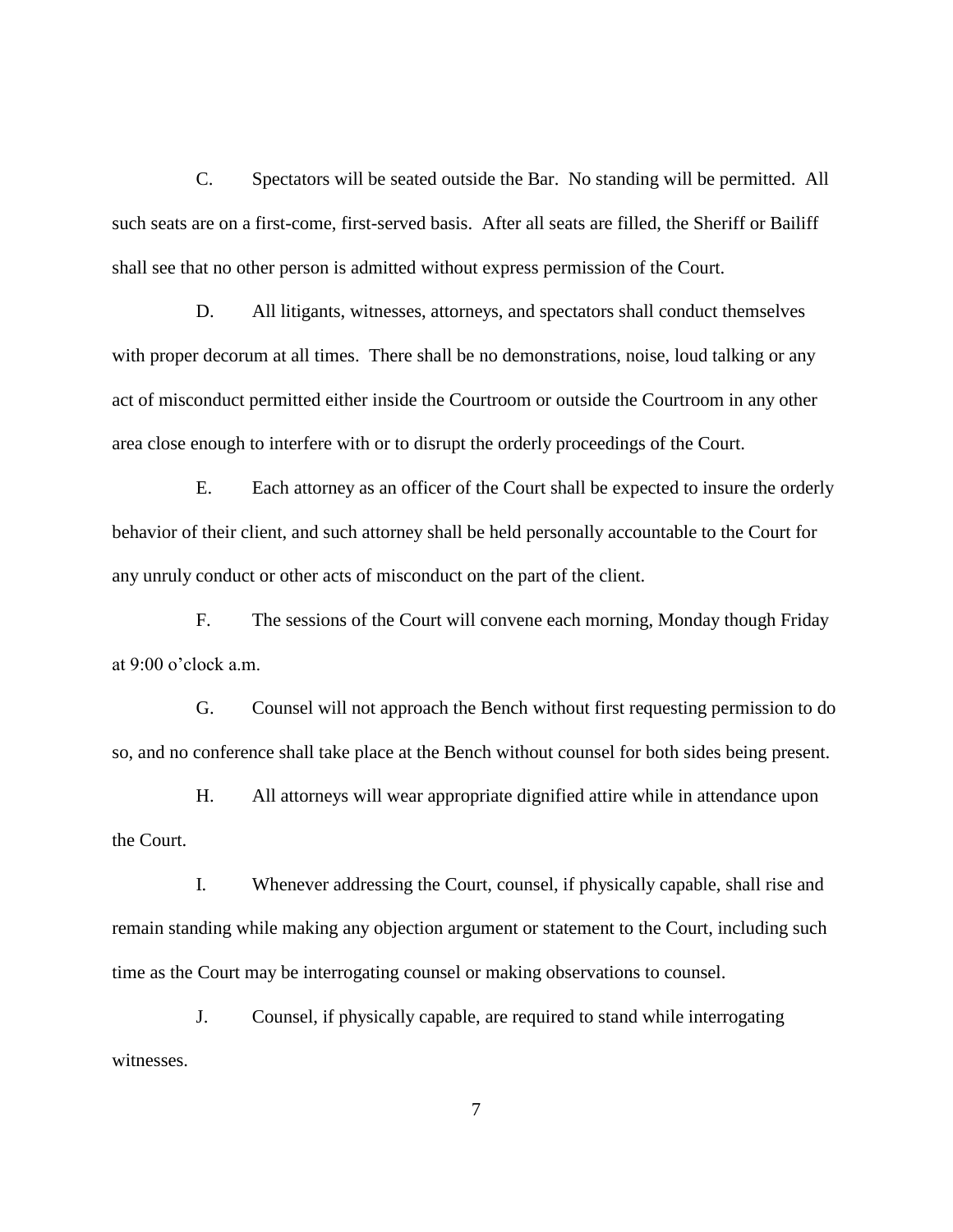K. The Bailiff and other officers serving the Court will be charged with the responsibility of requiring compliance with these standards of courtroom conduct and decorum.

## **RULE IX**

## **MISCELLANEOUS**

A. Petitions for re-hearing or re-consideration on matters decided by the Court sitting without intervention of a jury, including the granting of motions for a directed verdict and motions for a new trial in cases decided by the Court sitting without intervention of a jury, will be presented to the Court without argument, and if the Court determines that the matter shall be re-heard on argument, counsel will be notified and the point or points on which re-argument is desired will be indicated, and the time for re-argument designated.

A re-hearing or re-argument will be refused where no new matters are presented in the petition or motion and no new authority adduced and no material fact is pointed out as overlooked.

B. In all cases tried and all motions heard and determined by the Court, the successful lawyer shall, within fifteen days after the actual date of the jury verdict or the decision by the Court in cases tried or motions heard and determined without the intervention of a jury, prepare and submit to adversary counsel and the Court the proposed judgment or order on said motion. If counsel for the respective parties cannot agree on the judgment or order on said motion, then each attorney may, within the fifteen days, submit a proposed judgment. Opposing counsel shall have eleven days to respond. The Court may sign for entry such of the two judgments as it deems proper. In all cases the prevailing attorney shall either submit to the Court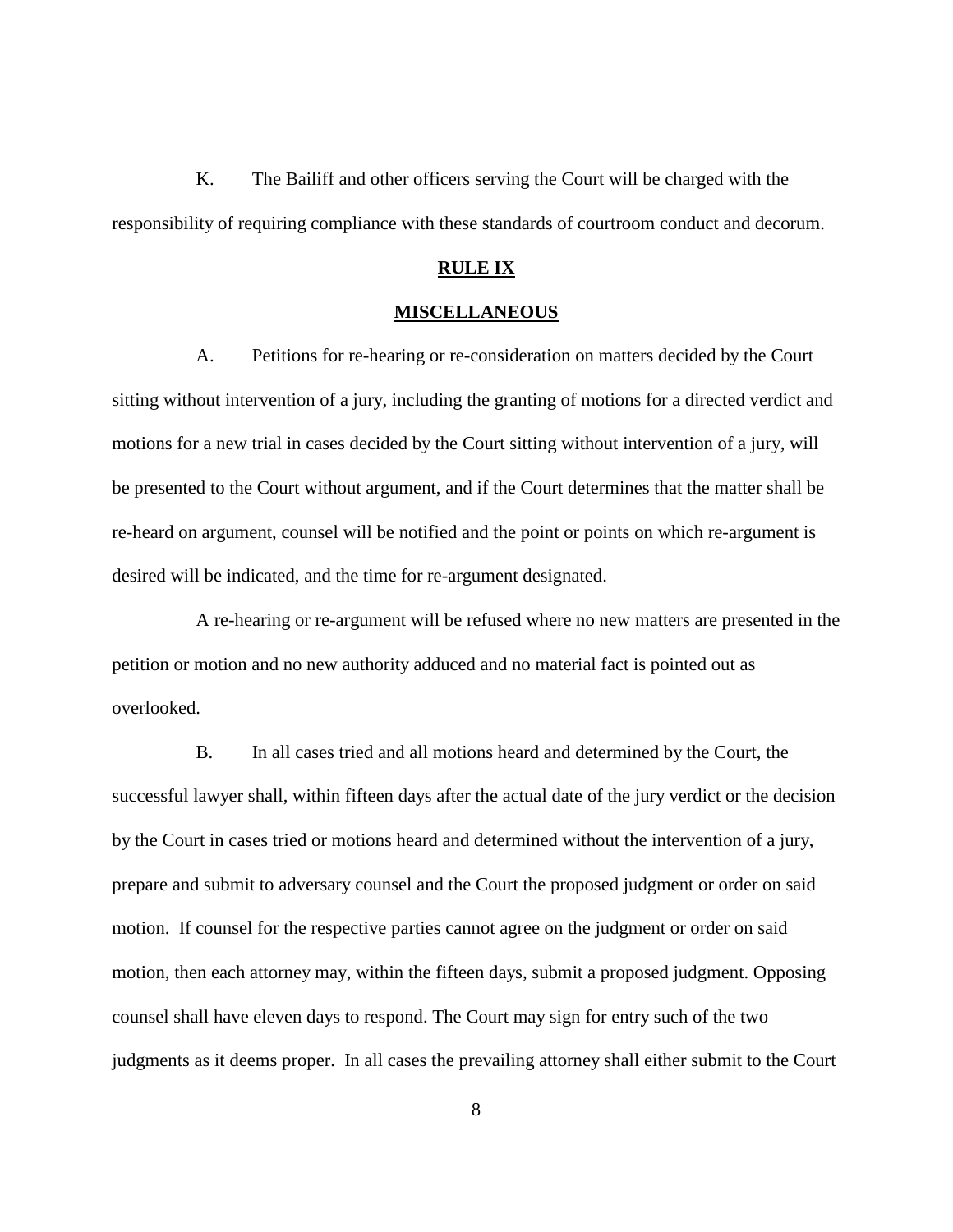the proposed judgment approved by all counsel of record, or his version thereof if adversary counsel has not approved by affixing their signature thereto.

The Clerk will, on the 15th day of each month hereafter, deliver to the appropriate Judge all files in which orders or judgments have not been filed in accordance with this rule, whereupon the court will enter such an order or judgment without notice to counsel interested in the case, and take such other action by citation for contempt, taxing of costs or otherwise as the Court deems appropriate.

C. Pursuant to the mandate of the Supreme Court in *Woodson v. Porter Brown Limestone Company, Inc.*, Et Al, 916 S.W.2d 896, (Tenn. 1996) and in order to provide an opportunity for counsel to object to potential peremptory challenges before the Court announces the exclusion or excuse of a challenged juror, counsel in all jury cases, civil and criminal, are hereby required to submit challenges in writing to opposing counsel before presenting them to the Court. (Once a challenge list is submitted to opposing counsel it cannot be changed to remove a challenged juror or add a challenged juror in that round of voir dire.) Prior to reading the names of the excluded jurors the Judge will inquire as to objections or may simply pause to allow objections, whereupon counsel desiring to contest a challenge on discrimination grounds may do so at the Bench or in a jury-out conference.

If an objection is raised, the court will then ascertain whether a prima facie case of purposeful discrimination has been established. This proffer or discussion will occur outside the presence of the jury, and if the Court finds that a prima facie case has been established the Court will give the opposing party the opportunity to rebut the prima facie case by establishing a neutral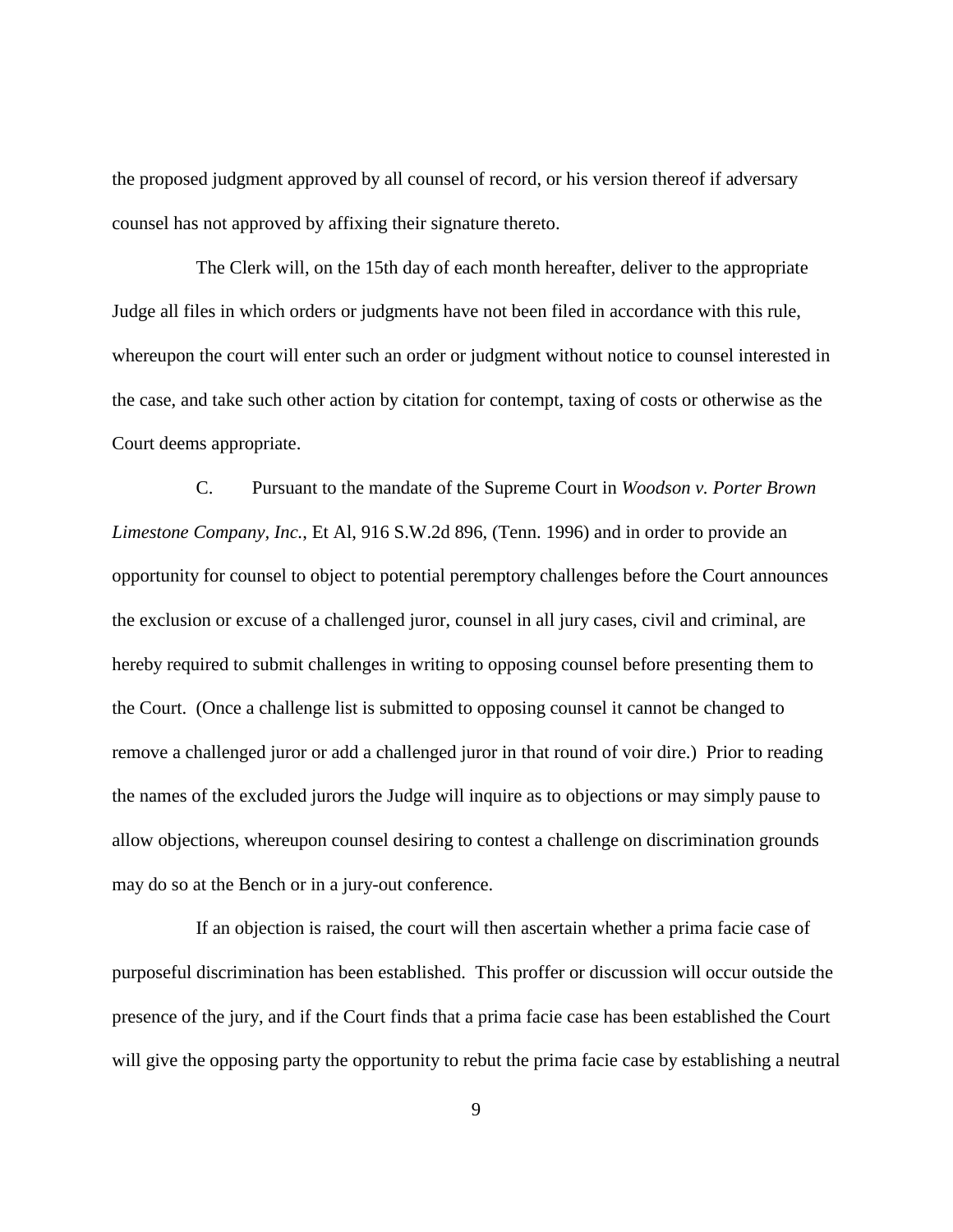reason or the exercise of the challenge. The objecting party will be allowed to respond as to why the reason is pretextual or inadequate, and the Court will then determine by considering all the facts and circumstances whether the totality of the circumstances support a finding of purposeful discrimination. The ultimate burden of persuasion rests with, and never shifts from, the opponent of the strike. *Woodson, supra.*

D. Henceforth no settlement of a jury case will be approved by the appropriate Judge if reached later than 3 o'clock p.m. on the working day preceding the trial of said cause. This Rule applies with equal force to civil and criminal cases, and to avoid a jury trial or taxing of jury expense counsel must notify the Clerk and Court of settlement prior to the above time.

The Clerk will commence calling a jury at 3 o'clock p.m. on the working day prior to any jury trial unless directed otherwise by the Trial Judge.

#### **RULE X**

In matters where a trust is established through the Clerk of the Court, the beneficiary's social security number will be provided to the Clerk as needed to establish the trust.

The Clerk and Master is authorized to appoint a Guardian Ad Litem when required by statute.

## **RULE XI**

Each party shall be allowed a maximum of 20 minutes for oral argument of any motion or non-jury presentation, unless otherwise ordered by the Court. The movant may reserve rebuttal time by notifying the Court before argument begins.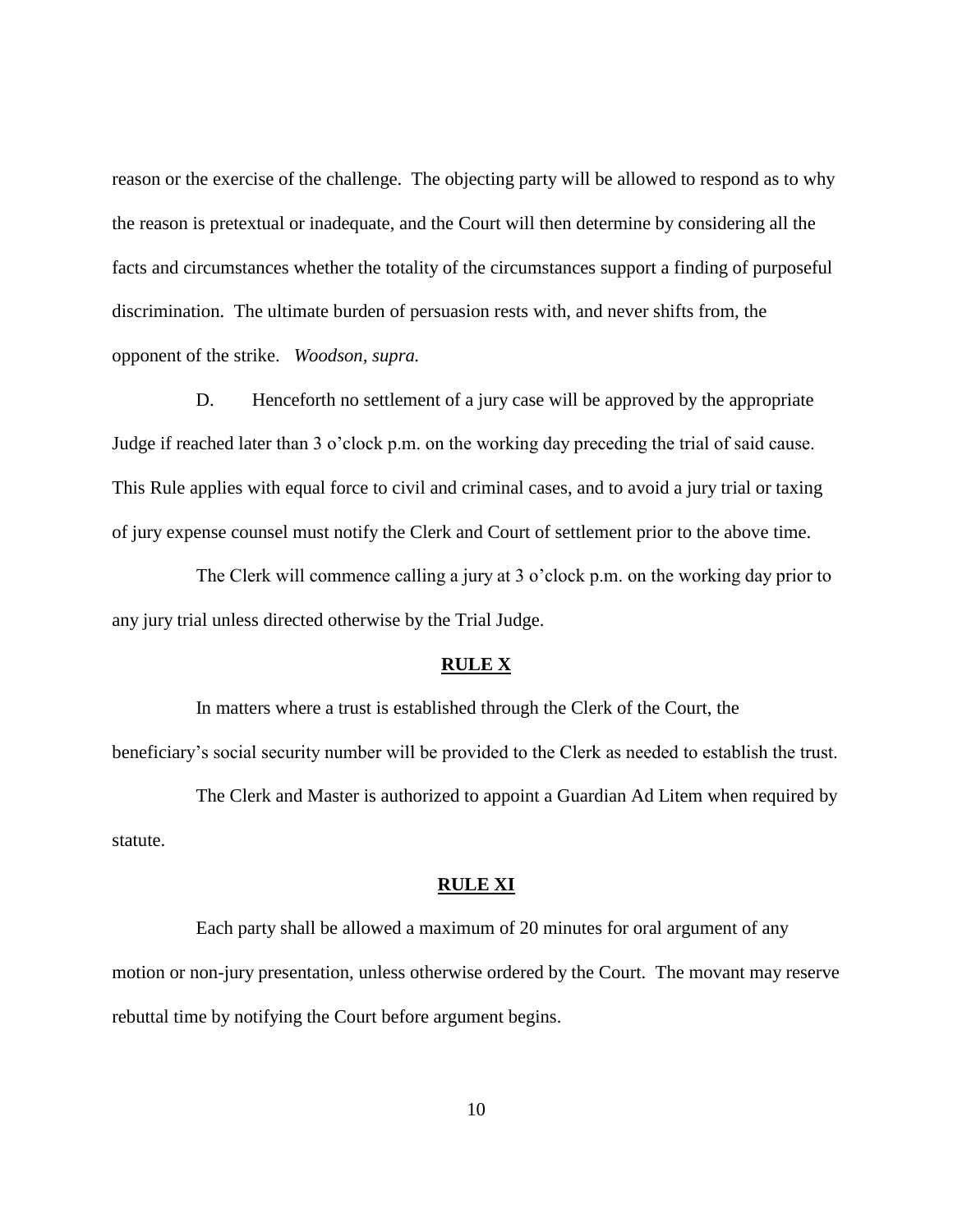## **RULE XII**

Any and all motions in limine must be filed at least five (5) days prior to the commencement of trial in that particular case.

## **RULE XIII**

#### **DIVORCES**

A. No final decree of divorce or annulment will be signed by the Trial Judge until all statistical data required by T.C.A. 36-4-106(b) shall have been provided. As evidence of compliance each decree, upon being submitted to the Trial Judge for approval for entry on the Minutes, shall have affixed thereto a full and complete certificate of divorce on the form prescribed by the appropriate State agency. Further, if a property settlement and/or custody agreement has been entered into at the time of the filing of the divorce complaint the same may be filed with the complaint.

B. No divorce case shall be heard and divorce granted before 60 days from the date the complaint is filed if there are no minor children or before 90 days from the date the complaint is filed if there are minor children.

C. In all contested divorce cases a Joint Stipulation Worksheet will be jointly completed by the parties that sets forth all legal issues of fact and law to be ruled upon by the Court. A Joint Stipulation Worksheet form is available in the Clerk's Office. The Worksheet shall be filed no later than three (3) days before the scheduled trial date.

D. All complaints for divorce filed in this Court will contain on the first page thereof a completed and filled-in facsimile of the certificate of divorce required to be filed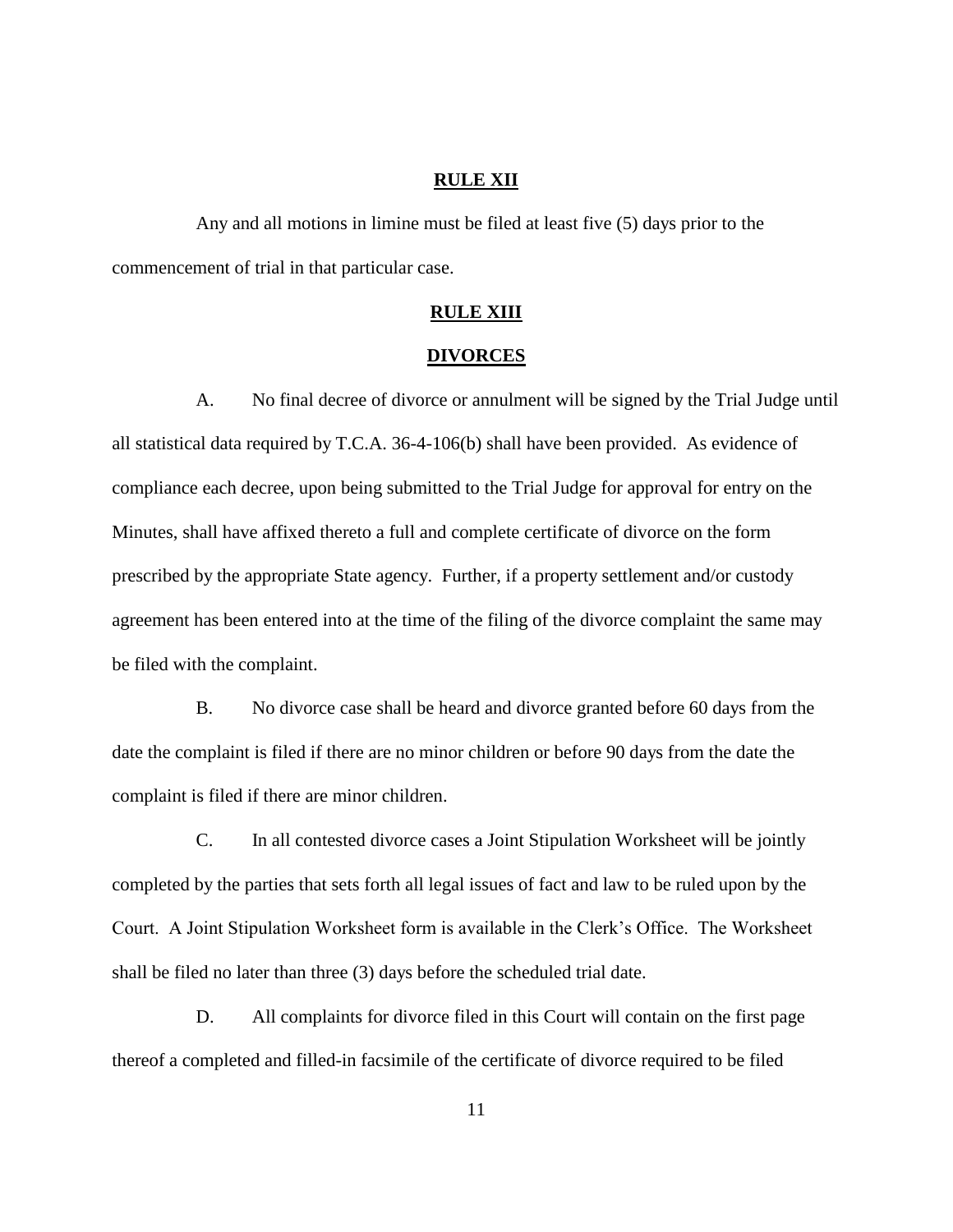pursuant to Rule XII of these Rules. This shall be a requirement in addition to said certificate required by Rule XII(A).

E. In any child support case where an indemnity bond under T.C.A. 36-5-101 is required by the Court to ensure the payment of past, present, and/or future support, the bond shall only issue if posted in cash or by way of equity in real property located in Tennessee secured by a Deed of Trust conveying the property in trust to the Clerk of the Court.

F. Pursuant to T.C.A. §36-6-401 et seq., all divorcing parents with minor children are mandated to participate in the Parenting Plan. It is therefore **ORDERED** that in all actions involving custody and support of minor children the provisions of this legislation shall apply. It is further **ORDERED** that the parties shall have the following duties and responsibilities in any domestic cases:

1. Both parents shall attend, within thirty (30) days of service of the complaint, a parent education seminar sanctioned by the Courts of at least four (4) hours duration and shall be required to file with the Court a certificate of attendance.

2. If one or both parties fail to attend a parent education seminar within the allowed time frame a show cause order will issue. An attachment will issue if a party fails to appear.

3. The plaintiff or petitioner shall file with the Complaint or Petition a "parenting plan" defined in the Act (forms included in parenting plan package) agreed upon by both parties, or if no agreement has been reached, the "proposed parenting plan" of the plaintiff or petitioner.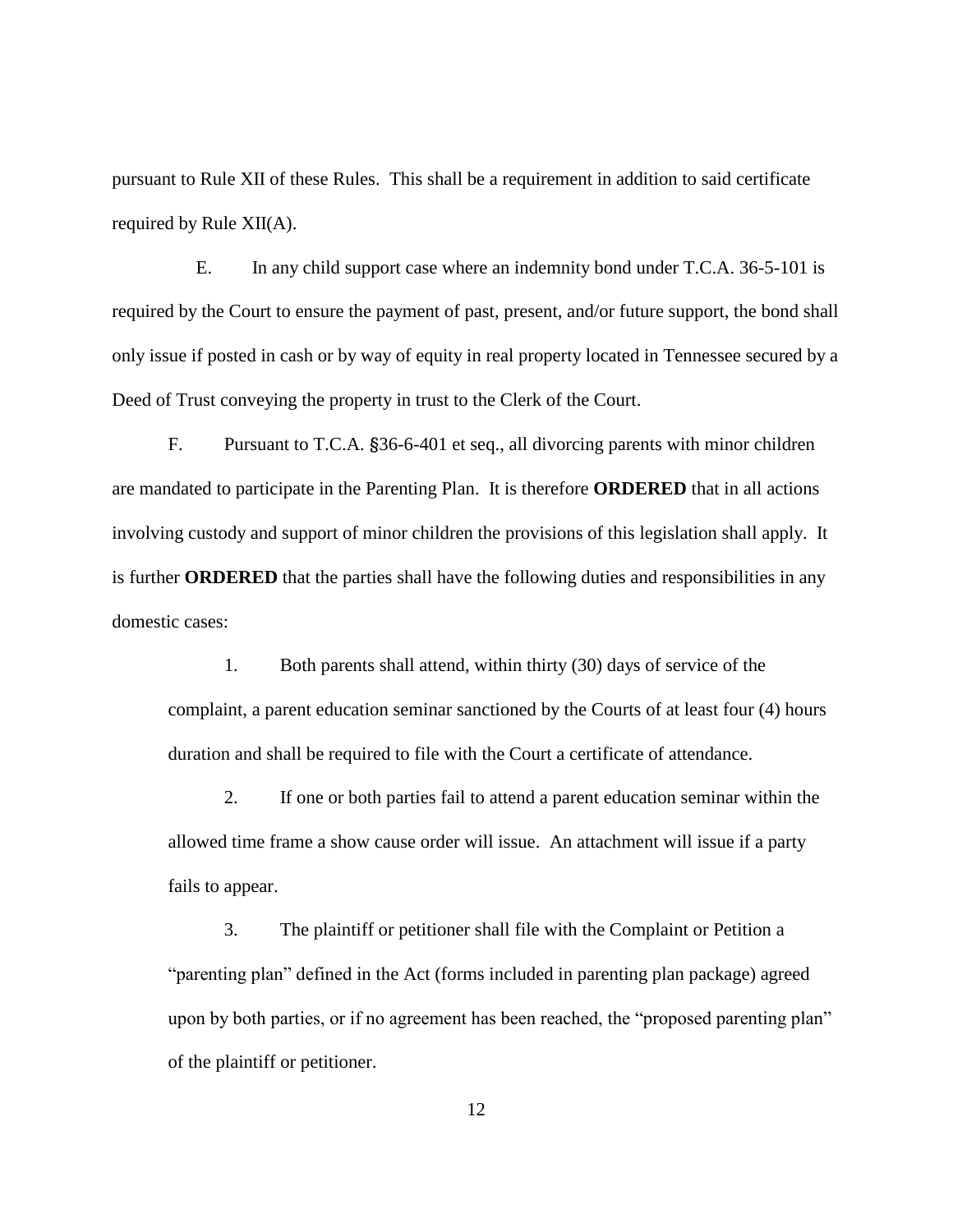4. The defendant or respondent shall, if no agreement has been reached, file with the Answer to the Complaint or Petition the "proposed parenting plan" of the defendant or respondent.

5. PENDENTE LITE hearings addressing issues other than child support, if requested, will be set on the next available domestic day after Judge assignment and service of process. Proposed temporary parenting plans must be submitted within three (3) days of the hearing. Emergency or temporary mediation will usually be required in appropriate circumstances.

6. Divorces will be set as normal and according to statute if uncontested (M.D.A. with parenting plan attached). All other contested divorces (disputed issues such as: fault, parenting responsibilities, property/debt. etc.) will be set on the first uncontested domestic day ninety (90) days from the filing of the complaint. The parties and their attorneys are the only persons required to attend. In the alternative, attorneys may submit an agreed to Status Report to the Clerk of Court and elect to appear on a subsequent status date to discuss unresolved issues involving discovery, scheduling, and the requirements for mediation and trial dates. Dates for trials will be assigned only after the attorneys certify to the Court that the matter cannot be settled and is ready for trial.

7. Unless a party has sworn under oath that the conduct specified in T.C.A. §36-6-406 exists or other good cause is shown, disputes over the "parenting plan" or other issues shall first be addressed by mediation. Mediation is encouraged by agreement of the parties before the status conference. Before a trial date is set a mediation report shall be filed with the Court.

13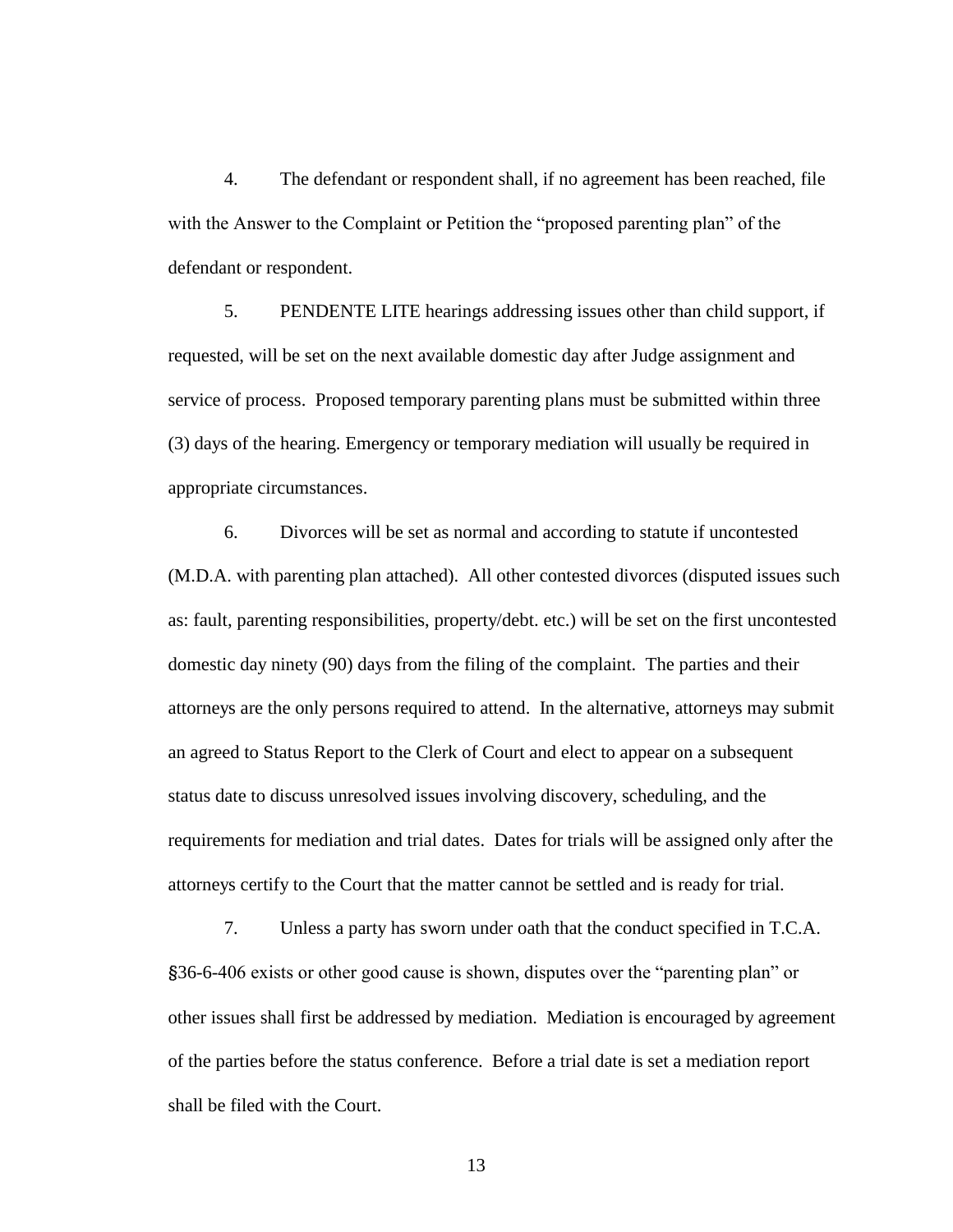8. When applicable, completed Child Support Worksheets must be maintained as part of the official record either by filing them as exhibits in the Court file or as attachments to the order.

9. It is further **ORDERED** that a failure to comply with the provisions of this Order shall be treated as contempt and may be punished accordingly.

## **XIV**

## **DISCOVERY IN CIVIL CASES**

## **A. INTERROGATORIES**

1. When answering or objecting to interrogatories, the replying or objecting party shall, as a part of his answer or objection, set forth immediately preceding the answer or objection, the interrogatory with respect to which answer or objection is made.

2. Interrogatories pursuant to Rule 33, TRCP, shall be limited to sixty (60) such interrogatories in any given set. Sub-parts of a question shall be counted as additional questions for purposes of the overall number. Leave of Court must be obtained to submit interrogatories above sixty (60) in number and/or to submit additional sets of interrogatories beyond the first set. Requests for leave shall include copies of such additional interrogatories or sets of interrogatories to be submitted, and a statement of counsel as to the necessity for such information, its relevance, or likelihood to lead to relevant information, and the fact that it cannot readily be obtained from other sources.

3. Answers to interrogatories must be supplemented a sufficient time before trial to the end that no evidence within the scope of the interrogatories will be proffered at trial that has not previously been brought to the attention of opposing counsel. A

14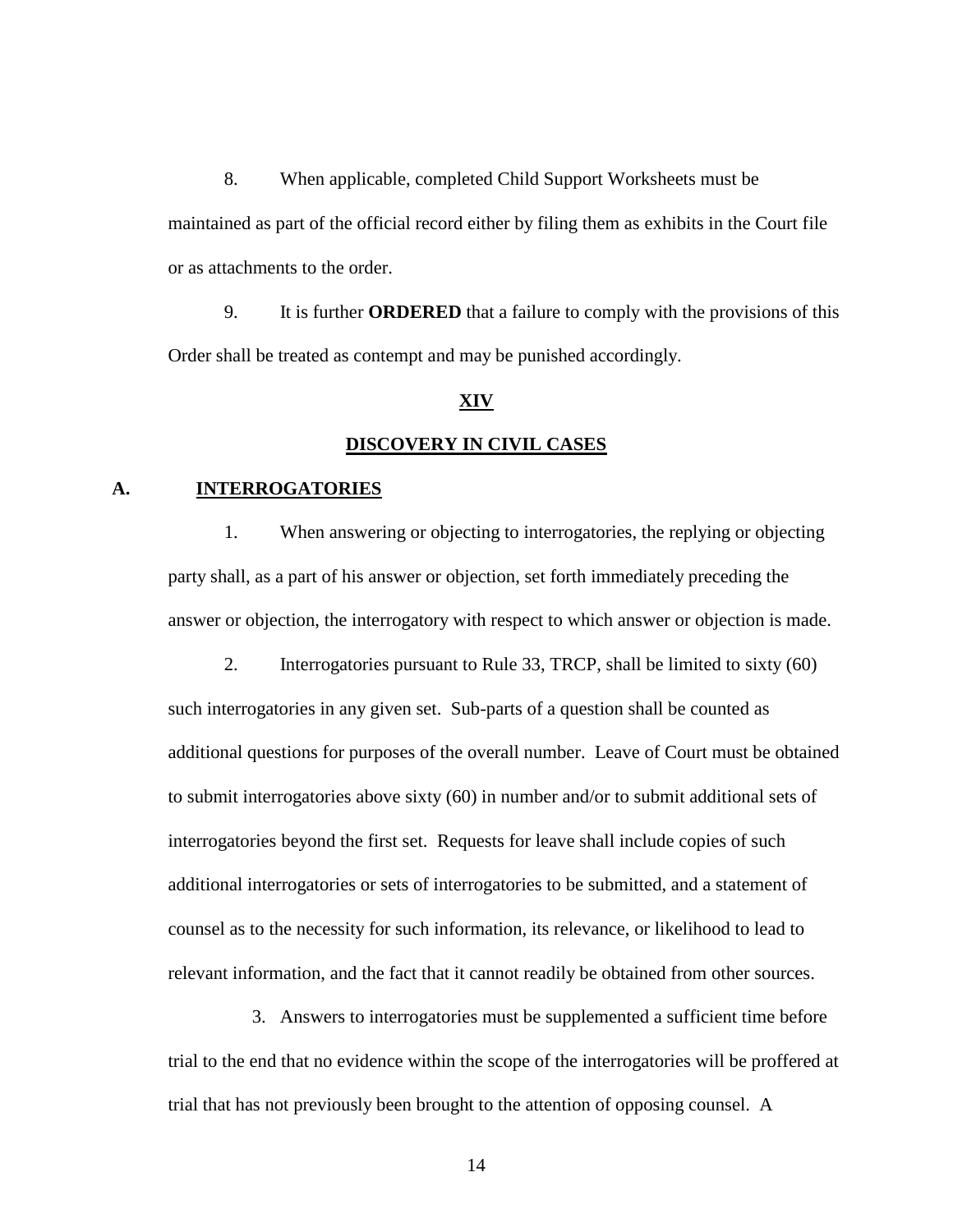violation of this Rule, which expands the duty to supplement imposed by Rule 26.05 of the Tennessee Rules of Civil Procedure, is adopted pursuant to Rule 26.05(3), TRCP and may result in the imposition of serious sanctions, including taxing of costs to the culpable party for any delays caused.

#### **B. REQUESTS FOR ADMISSIONS AND PRODUCTION OF DOCUMENTS**

When responding to requests for admissions or requests for production of documents, the procedures set forth in Rule  $XIV(A)(1)$  shall apply.

## **RULE XV**

A. As mentioned in Rule II C, civil jury trial docket calls for Circuit and Chancery Court are in May and November. At least one civil non-jury day will be dedicated every month on the Court's calendar. Civil non-jury cases, other than domestic relations matters, shall be set for trial in one of the following ways:

- 1. by joint motion of all counsel stating the case is ready followed by a telephone conference to secure a date from the appropriate Judge to be followed by an Agreed Order; or
- 2. by motion to set and request to docket filed by either side with notice to all opposing counsel/parties, the motion to be heard on the civil motion day; or
- 3. by the Court with notice to counsel.
- B. Whenever counsel seeks the setting of a case, counsel is deemed to certify the following:
	- 1. the case is at issue;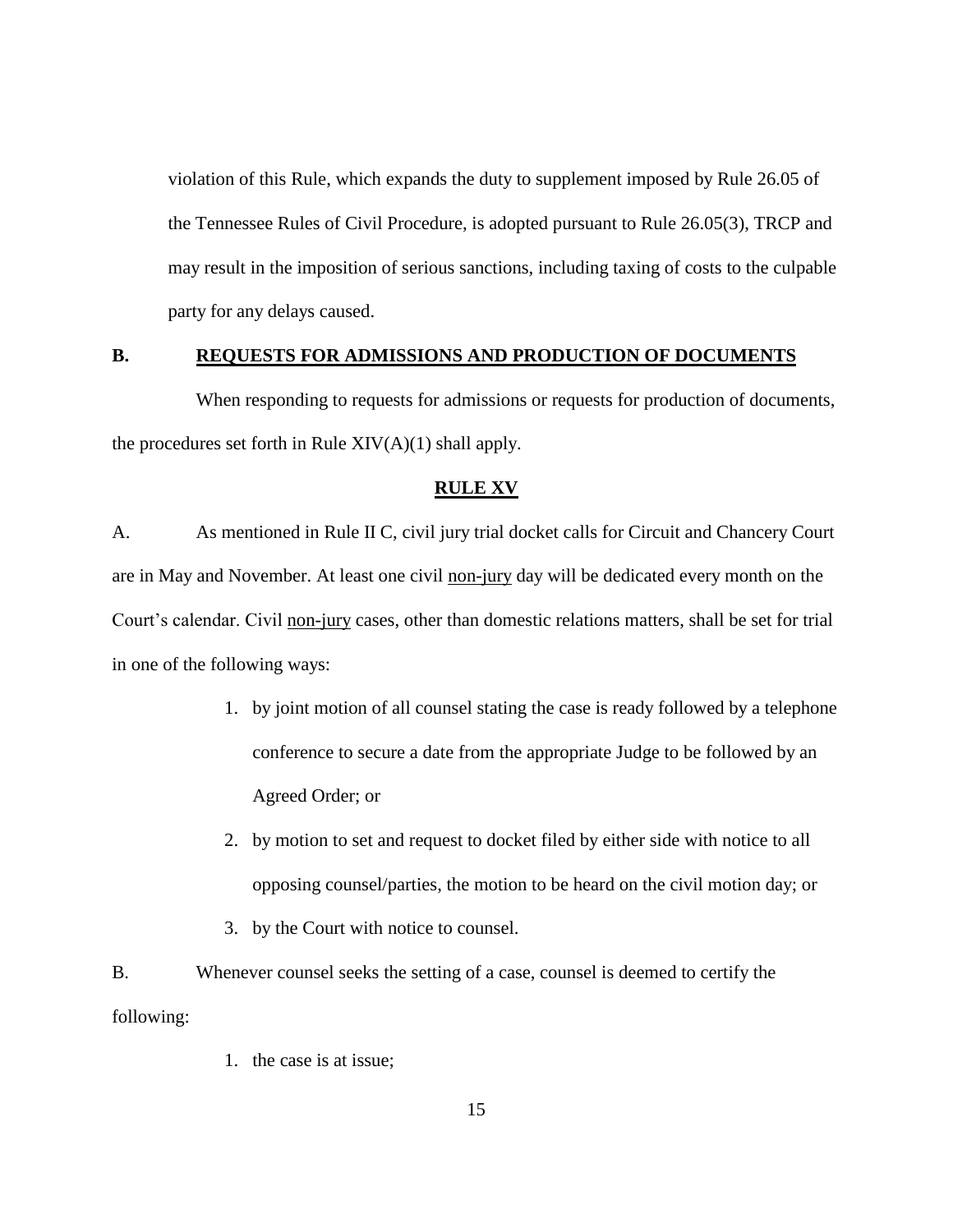- 2. all depositions have been taken or properly scheduled;
- 3. settlement has been attempted;
- 4. all pending objections and motions have been disposed of;
- 5. all necessary witnesses have been located and, insofar as can be determined, will be available; and
- 6. the case is ready for trial in all respects foreseeable to counsel.

C. All civil cases filed in these Courts must be resolved or set for trial within one year from the date of filing or the same will be dismissed by the Court for failure to prosecute pursuant to Tennessee Rules of Civil Procedure 41.02. To avoid the application of this Rule counsel must petition the Court in writing for an extension. Extensions will be granted only when exceptional circumstances exist.

#### **RULE XVI**

Pursuant to Section 10 of the Public Chapter No. 931 of the Public Acts of the 93rd General Assembly, 1984 Session, the Courts shall be held in Coffee County continuously and all terms of Court are hereby abolished.

Further, a grand jury shall be empanelled in Circuit Court on the second Tuesday in January, the second Tuesday in April and the second Tuesday in August. Interim sessions will be held on the first Tuesday in March, the second Tuesday in June and on Tuesday following Columbus Day in October. Exceptions may be made by the presiding judge.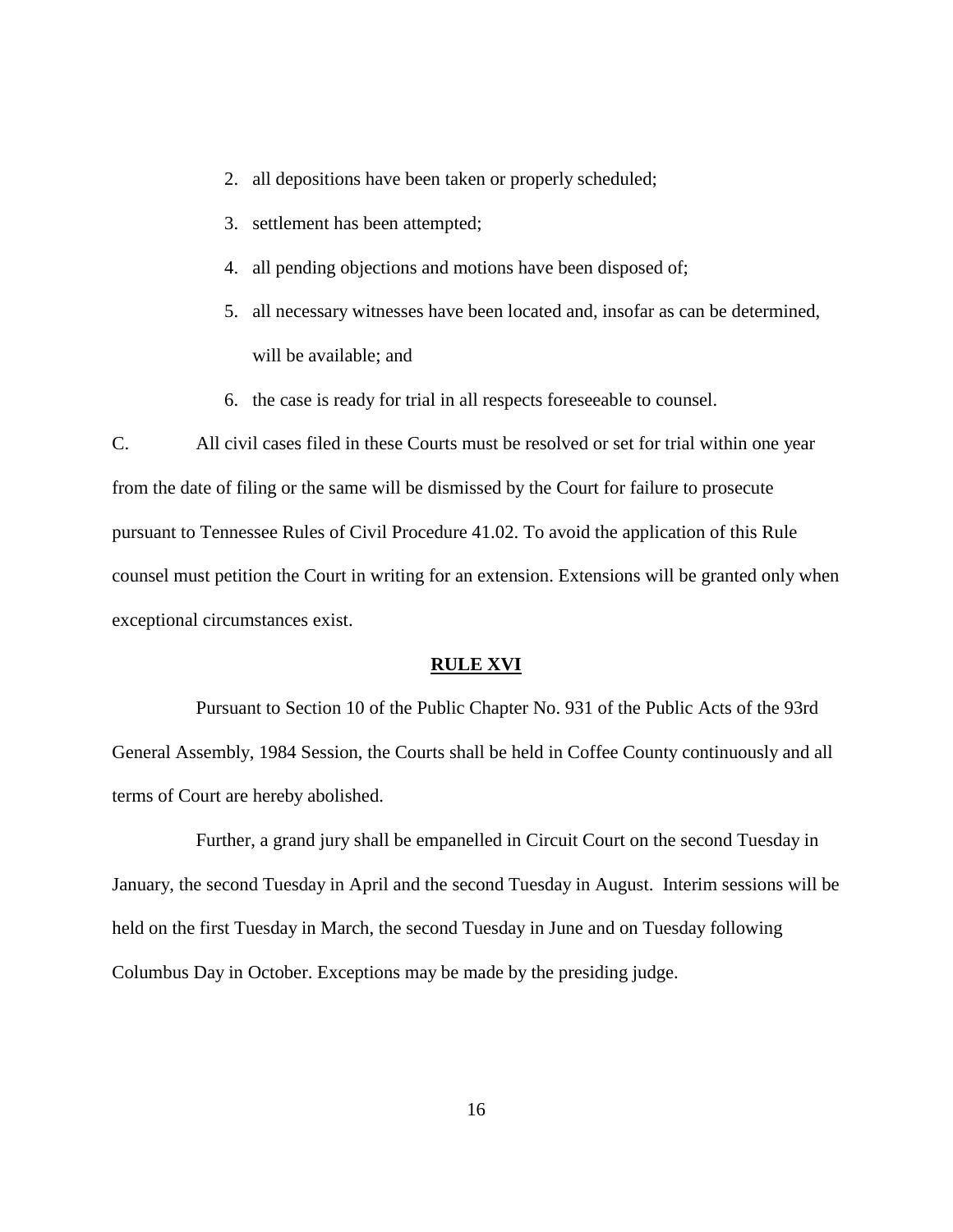## **RULE XVII**

## **CRIMINAL CASES**

A. Pursuant to Rule 12(c) of the Tennessee Rules of Criminal procedure, all pretrial motions in criminal cases shall be filed at least five days prior to the hearing date fixed for said motions at arraignment. Motions not filed in accordance with this Rule will not be considered by the Court.

B. All applications pertaining to early release of defendants from the Coffee County Jail and/or workhouse will be reduced to writing, properly filed with the Clerk and no *ex parte* communication with the Judge will be allowed.

## **RULE XVIII**

In all criminal cases notice of intent to file a motion for a new trial must be given to the Court immediately upon sentencing, otherwise said judgment shall be carried into execution without further delay.

## **RULE XIX**

## **SETTLEMENT DATE OR PLEA DEADLINE**

In criminal cases, the Court will, at arraignment, assign a court date for settlement of the case which will be the deadline for acceptance of a negotiated disposition. At the settlement date or plea deadline, by whatever name it may be called, if the case has not been disposed of the Court will set the case for trial. Upon the docketing of the case for trial, no negotiated disposition will thereafter be accepted by the court.

All preliminary matters, including motions that are dispositive of the case, motions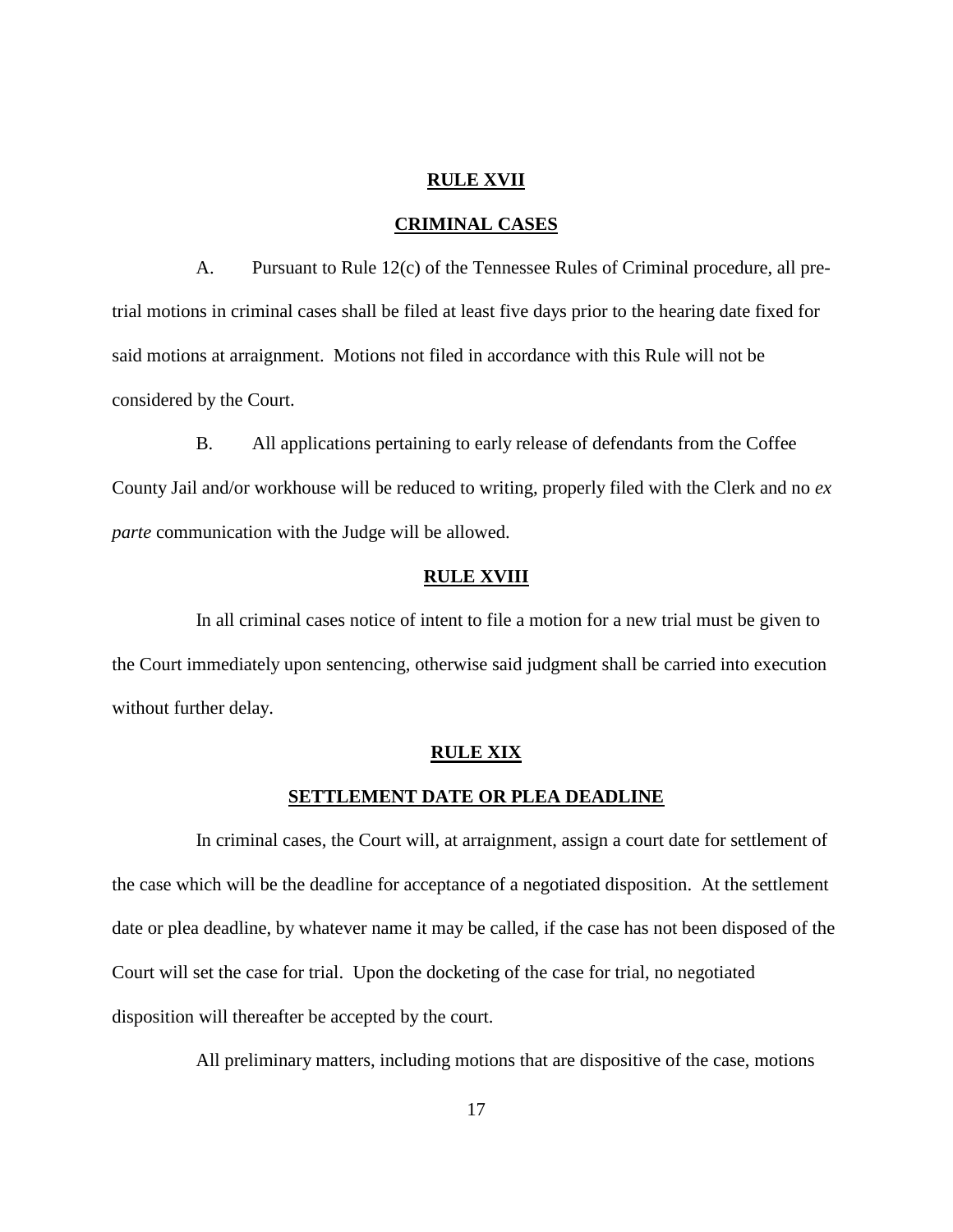for pre-trial diversion, petition for certiorari from denial of diversion by the District Attorney General, pre-trial probation under T.C.A. 40-21-109, and any and all other procedures allowed by law prior to actual trial must be concluded prior to settlement date/plea deadline or the same will not be considered by the Court.

After settlement date/plea deadline the case may be resolved only by trial, the State's motion for dismissal with prejudice, or the defendant's plea of guilty to the offense(s) charged in the indictment. If a defendant pleads guilty after the case has been docketed for trial, the Court will set the sentence pursuant to statute.

## **RULE XX**

All motions to require the sequestration of juries in criminal prosecutions pursuant to T.C.A. 40-18-116 effective July 1, 1995 shall be filed not later than 3:00 p.m. on the business day preceding the trial date.

The Court may modify or abstain, in its discretion, from applying any of the foregoing rules when to follow the rule would be unfair or would work an injustice.

Upon request the Clerks will furnish all local counsel with a copy of these rules and will, after the effective date hereof and upon request, furnish all out-of-town counsel a copy of these rules upon said counsel filing a pleading in either of these Courts or noting counsel's appearance upon the appearance and rule docket.